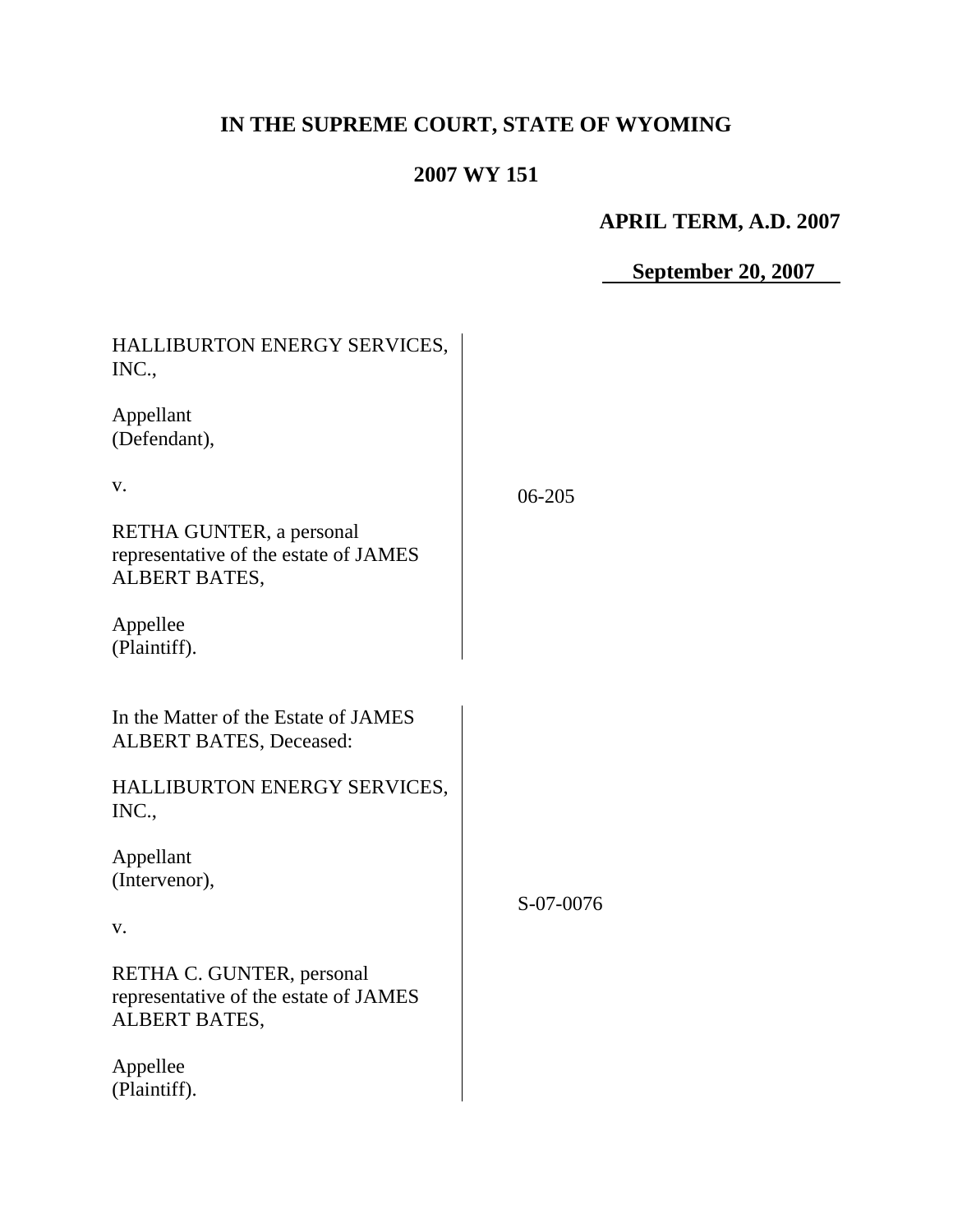## **Case No. 06-205** *W.R.A.P. 11 Certified Question from the United States District Court for the District of Wyoming The Honorable William F. Downes, Judge*

**Case No. S-07-0076** *Appeal from the District Court of Sweetwater County The Honorable Jere A. Ryckman, Judge*

#### *Representing Appellant:*

Roger E. Shumate and James C. Worthen of Murane & Bostwick, LLC, Casper, Wyoming. Argument in Case No. 06-205 by Mr. Shumate.

#### *Representing Appellee:*

Kent W. Spence and M. Kristeen Hand of The Spence Law Firm, LLC, Jackson, Wyoming. Argument in Case No. 06-205 by Mr. Spence.

#### *Before VOIGT, C.J., and GOLDEN, HILL, and BURKE, JJ., and PRICE, D.J.*

**NOTICE: This opinion is subject to formal revision before publication in Pacific Reporter Third. Readers are requested to notify the Clerk of the Supreme Court, Supreme Court Building, Cheyenne, Wyoming 82002, of any typographical or other formal errors so that correction may be made before final publication in the permanent volume.**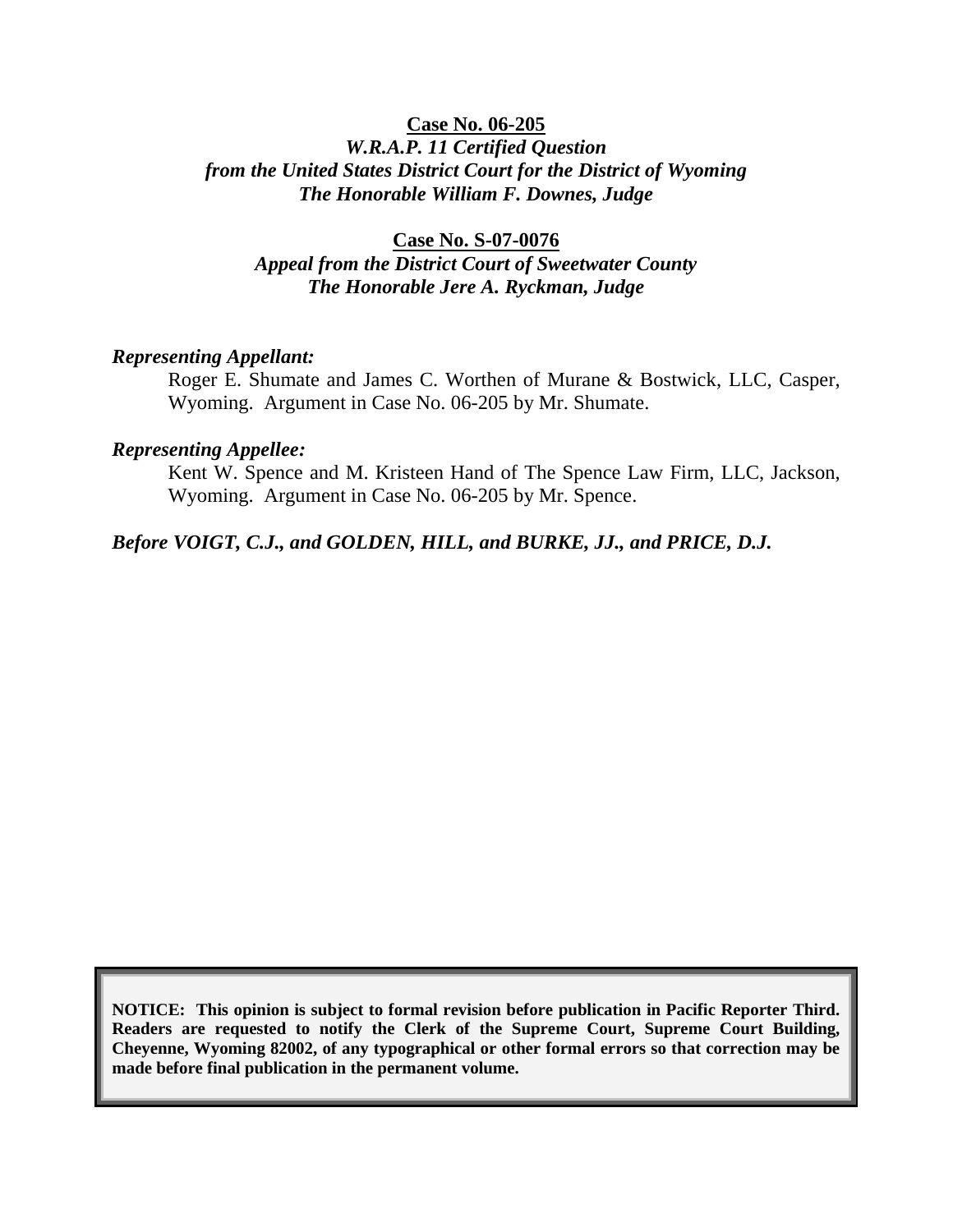### **VOIGT, Chief Justice.**

[¶1] The underlying question in these related cases is whether the personal representative appointed to pursue a civil wrongful death action under Wyo. Stat. Ann. § 1-38-102(a) (LexisNexis 2007) must be a resident of the State of Wyoming, as is required for intestate estate administrators under the probate code, Wyo. Stat. Ann. § 2-4- 201(c) (LexisNexis 2007). We decline to answer that question because the probate court did not err in denying a wrongful death action defendant's motion to intervene in the probate for the purpose of challenging appointment of the personal representative, and because that wrongful death action defendant likewise does not have standing to challenge that appointment in the wrongful death action, itself.

## **FACTS**

[¶2] James Bates was fatally injured in an oil rig accident in Lincoln County, Wyoming, on December 23, 2003. His brother, Kenneth Bates, was appointed by the probate court on April 13, 2005, as administrator of his intestate estate. Subsequently, the decedent's sister, Retha Gunter, was appointed as substitute administrator for the specific purpose of pursuing a wrongful death action. Gunter is not a resident of the State of Wyoming.

[¶3] Gunter has filed two wrongful death actions: one in the United States District Court for the District of Wyoming, and one in the District Court of Lincoln County. Halliburton is one of several named defendants in both actions. The present controversy has reached this Court via two separate routes. Halliburton filed a motion to intervene in the probate action for the purpose of seeking a declaratory judgment in regard to application of the residency requirement for probate estate administrators to wrongful death action personal representatives. That motion was denied, and has been appealed. In the federal court wrongful death action, the same question has been certified to this Court by the Federal District Court.<sup>1</sup>

 $\overline{a}$ 

 $<sup>1</sup>$  The certified question reads as follows:</sup>

When filing a wrongful death action, must a personal representative for an intestate estate comply with the Wyoming Probate Code's residency requirements for administrators, Wyo. Stat. Ann.  $\S$  2-4-201(c), or may a personal representative be a citizen of another state without associating with a co-representative who is a Wyoming resident?

In other words, is there a distinction in Wyoming law between an estate opened purely for purposes of pursuing a wrongful death action, Wyo. Stat. Ann. § 1-38-102(a), and an estate opened for purposes of administering an intestate decedent's estate?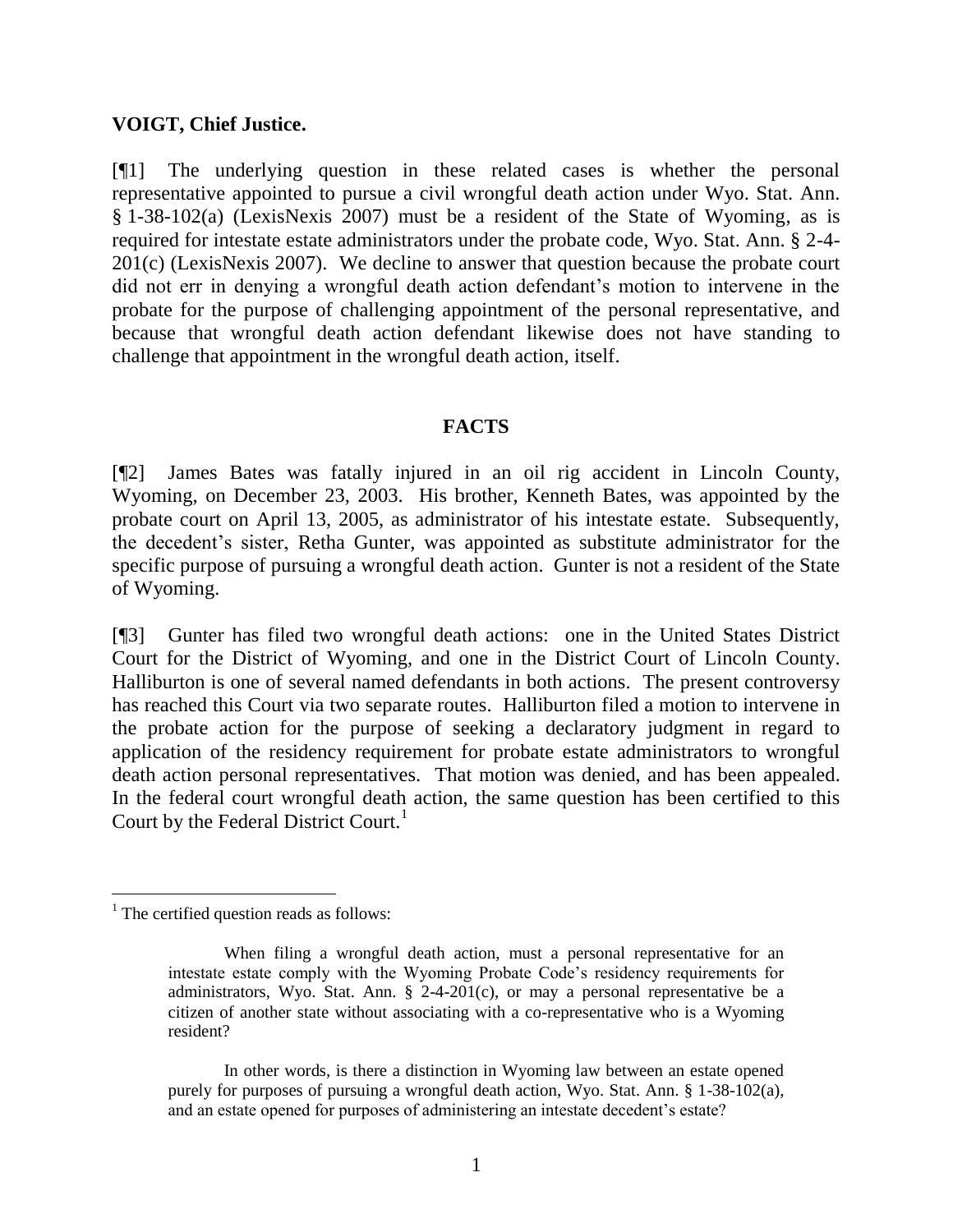#### **DISCUSSION**

#### *Intervention*

[¶4] "Intervention" is the process by which a non-party becomes a party to a lawsuit, either as an additional plaintiff or an additional defendant. *Black's Law Dictionary* 840 (8th ed. 2004). In Wyoming, the right of intervention is governed by W.R.C.P. 24, which reads in pertinent part as follows:

> (a) *Intervention of right.* – Upon timely application anyone shall be permitted to intervene in an action:

> > (1) When a statute confers an unconditional right to intervene; or

> > (2) When the applicant claims an interest relating to the property or transaction which is the subject of the action and the applicant is so situated that the disposition of the action may as a practical matter impair or impede the applicant's ability to protect that interest, unless the applicant's interest is adequately represented by existing parties.

(b) *Permissive intervention.* – Upon timely application anyone may be permitted to intervene in an action:

> (1) When a statute confers a conditional right to intervene; or

> (2) When an applicant's claim or defense and the main action have a question of law or fact in common. . . .

. . . .

[¶5] We described our standard for the review of the denial of a motion to intervene of right in *Masinter v. Markstein*, 2002 WY 64, ¶ 7, 45 P.3d 237, 240-41 (Wyo. 2002) (quoting *State Farm Mut. Auto. Ins. Co. v. Colley*, 871 P.2d 191, 194 (Wyo. 1994) (citations omitted)):

> Questions of law and judicial discretion are presented by the denial of a motion to intervene. This court accords no deference to a district court's decisions on issues of law.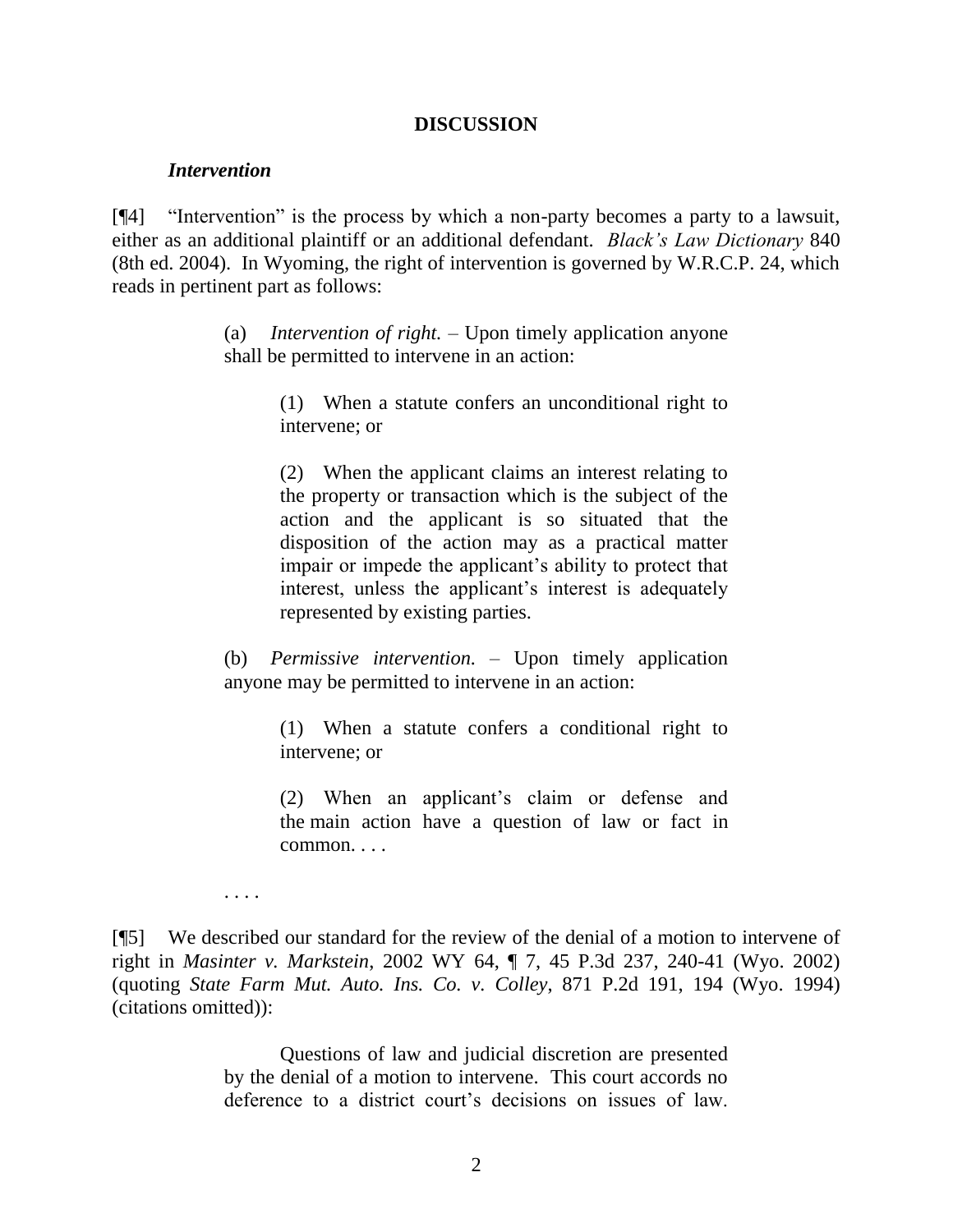Therefore, if the district court erroneously denied intervention as of right under the first, second or third conditions of W.R.C.P. 24(a)(2), we will reverse. However, the determination of the timeliness of an application to intervene is a matter within the discretion of the district court. The district court is permitted to weigh the timeliness of an application to intervene in light of the circumstances of the particular case, including whether the applicant may have sought intervention earlier. Therefore, to prevail on an appeal from a finding that an application to intervene is untimely, an abuse of discretion must be demonstrated.

[ $[$ 6] "An applicant who fails to meet any of [the conditions of W.R.C.P. 24(a)(2)] is not permitted to intervene as of right . . . ." *State Farm v. Colley*, 871 P.2d at 194. In that regard, intervention of right is not available to a non-party whose interest in the litigation, rather than being a "significantly protectable interest," is merely "contingent," or reflects no more than a "concern" in the outcome. *Id*.; *Platte County Sch. Dist. No. 1 v. Basin Elec. Power Coop.*, 638 P.2d 1276, 1279 (Wyo. 1982).

[¶7] The district court relied upon the reasoning of *Murg v. Barnsdall Nursing Home*, 2005 OK 73, 123 P.3d 21 (Okla. 2005), in concluding that Halliburton was not entitled to intervene of right in the probate action. The court in *Murg* held that the nursing home was not a proper party to challenge appointment of the personal representative because it was not an interested party as a statutory heir of the decedent, it was not eligible to petition for letters of administration in its own right, and it had no connection to the deceased other than being potentially liable for her demise. *Id*. at 30. Under the circumstances, the nursing home was not an "interested party" in the estate. *Id*.

[¶8] We agree with that reasoning. The language of Wyo. Stat. Ann. § 2-4-206 (LexisNexis 2007) suggests that the Wyoming Legislature intended similarly to limit the number of "interested persons" who may contest a petition for letters of administration:

> Any person interested may contest the petition by filing written opposition on the ground of the incompetency of the applicant, or may assert his own rights to the administration and pray that letters be issued to himself. In the latter case the contestant shall file a petition and submit evidence in support thereof, taken and reduced to writing before the clerk or commissioner of the court, and the court shall hear the two (2) petitions together.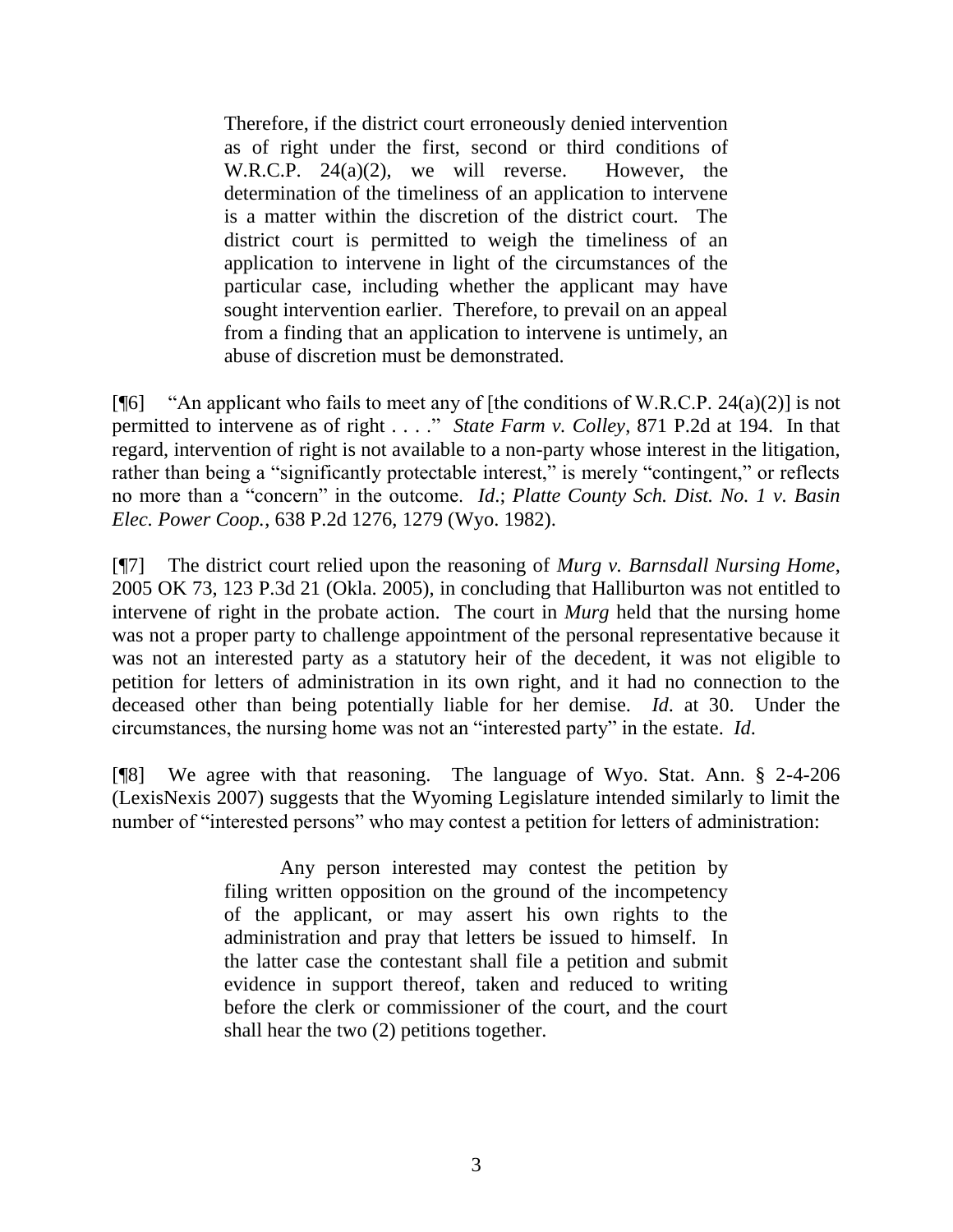Clearly, in the absence of an incompetent administrator, one can contest appointment of the administrator only if one is entitled, in one's own right, to act as administrator.<sup>2</sup> A potential wrongful death action defendant is not so entitled.<sup>3</sup> Furthermore, referring back to W.R.C.P. 24(a)(2), we do not find that Halliburton's interest, as a wrongful death action defendant, is such that it may only be protected by intervention in the probate action. As the district court concluded, "[t]he appointment of the personal representative does not impair Halliburton's ability to protect its economic interest in the wrongful death action."

[¶9] The district court also denied permissive intervention by Halliburton, on the ground that Halliburton did not show that its claim shared a common question of law or fact with the probate proceeding. *See* W.R.C.P. 24(b)(2). We review a denial of a motion for permissive intervention for an abuse of discretion, and our review is particularly deferential. *Masinter*, ¶ 14, 45 P.3d at 242. In this case, we simply cannot say that the district court could not reasonably have decided as it did, or that it misapplied the law. Halliburton's defense of its conduct, in the civil negligence action, has no correlative in the probate estate. There was no abuse of discretion.

# *Standing*

 $\overline{a}$ 

[¶10] The existence of standing is a legal issue that we review *de novo*. It is an aspect of subject matter jurisdiction. *Pedro/Aspen, Ltd. v. Bd. of County Comm'rs for Natrona County*, 2004 WY 84, ¶ 8, 94 P.3d 412, 415 (Wyo. 2004); *Jolley v. State Loan & Inv. Bd.*, 2002 WY 7, ¶ 6, 38 P.3d 1073, 1076 (Wyo. 2002); *Tex. DOT v. City of Sunset Valley*, 146 S.W.3d 637, 646 (Tex. 2004); 59 Am. Jur. 2d *Parties* § 34 (2002). The doctrine of standing is based upon precepts quite similar to the precepts underlying the intervention doctrine, and the district court relied also upon standing in denying Halliburton's access to a declaratory judgment in the probate action.

[¶11] "Standing" is short for "standing to sue," which requires a "legally protectible and tangible interest at stake in the litigation." *Olsten Staffing Servs., Inc. v. D.A. Stinger Servs., Inc.*, 921 P.2d 596, 599 (Wyo. 1996) (quoting *Black's Law Dictionary* 1405 (6th ed. 1990)). The phrase "tangible interest" has been equated with the phrase "personal stake in the outcome." *Goshen Irrigation Dist. v. Wyo. State Bd. of Control*, 926 P.2d 943, 947 (Wyo. 1996); *State ex rel. Bayou Liquors, Inc. v. City of Casper*, 906 P.2d 1046,

<sup>&</sup>lt;sup>2</sup> "Competency" in this instance means mental competency. *See* Wyo. Stat. Ann. § 2-1-301(a)(xxi) (LexisNexis 2007). *See also In re Estate of Peters*, 2001 WY 71, ¶ 9, 29 P.3d 90, 92 (Wyo. 2001) (to be an "interested person" under the statute, one must stand to inherit under the estate).

 $3$  In citing to Wyo. Stat. Ann. § 2-1-301, we are cognizant of the mandate that there is a difference between probate estates and wrongful death estates, and that the statutes governing the latter are in the civil code rather than the probate code, but we believe the probate code statute is instructive in determining the intent of the civil code statute. *See Ashley v. Read Constr. Co.*, 195 F.Supp. 727, 729 (D. Wyo. 1961).